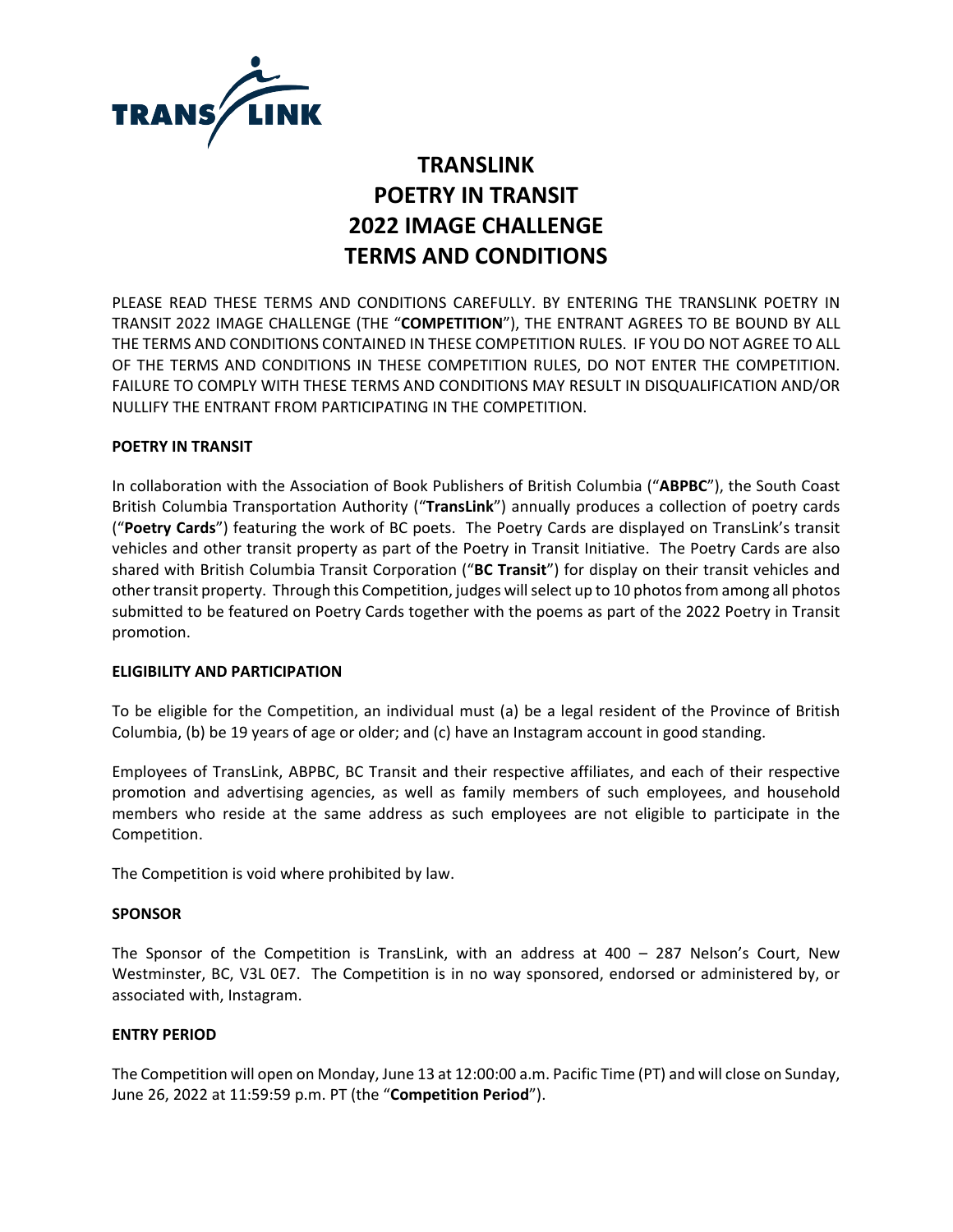## **HOW TO ENTER**

To enter this Competition, each person ("**Entrant**") must be a registered member/user of the Instagram application or www.instagram.com ("**Instagram**"). Registration is free and can be obtained by downloading the Instagram application to your mobile device or visiting Instagram's website (listed above), filling out the required information to obtain an account ("**Account**"), and accepting Instagram's terms of use and policies. Once a registered member/user of Instagram, to enter: (a) Entrant must log into their Account during the Competition Period, and (b) post an original photograph ("**Photo**") based on the theme of transit with the hashtag #MyTransLinkPhoto to receive one entry into the Competition.

Entries must be received by the 11:59:59 PM PT on June 26, 2022 to be eligible for the Competition.

**Limit:** One entry per Instagram account per day (regardless of whether one person has more than one Account or more than one person uses the same Account) during the Competition Period. Limit 10 total unique Entries during the Competition Period. Any attempts by an Entrant to submit more than 10 Entries total may result in such Entrant being disqualified.

Any attempt by an Entrant to enter by using multiple/different Accounts, email addresses, identities, registrations and logins, or any other methods will void that Entrant's Entries and that Entrant may be disqualified, at the sole discretion of TransLink. Use of any automated system to participate is prohibited and may results in disqualification.

Photos that are identical or similar to another submitted Photo are ineligible for entry. "Identical or similar Photos" includes photos produced from identical image data, a photo produced by cropping or retouching identical image data to alter it, or a photo produced from similar, though not identical, image data (e.g. a frame from the same series of shots, photography conducted at a different date or time yet producing the same result), or a photo otherwise determined by TransLink to be similar, in its sole discretion.

In the event of a dispute regarding who submitted a Photo or received an entry, the entry will be deemed submitted by the authorized account holder of the Account from which the Photo was posted. "Authorized account holder" means the individual who is assigned the email address used to create the Account associated with the entry, by an Internet access provider, online service provider or other organization (for example, business, educational institution, etc.) that is responsible for assigning email addresses for the domain associated with the relevant email address. No automatically generated entries will be accepted.

TransLink and its subsidiaries are not responsible or liable for any Entrant's or potential Entrant's inability to access Instagram or the entry submission process. TransLink and its subsidiaries are not responsible for lost, late, damaged, illegible, garbled, stolen, misdirected, misidentified, delayed, or incomplete entries, for any problems or technical or mechanical malfunction of the computer online systems, servers, access providers, computer equipment, software, failure of any entry to be received by TransLink on account of technical problems or traffic congestion on the internet or at any website, or inaccurate entry information, whether caused by equipment, programming used in this Competition, human processing or otherwise, or any combination thereof.

## **PHOTO REQUIREMENTS**

Each Photo entered must be taken by the Entrant and must be an original creation of the submitting Entrant. Entry is limited to Photos that have not formerly been displayed or exhibited as any visual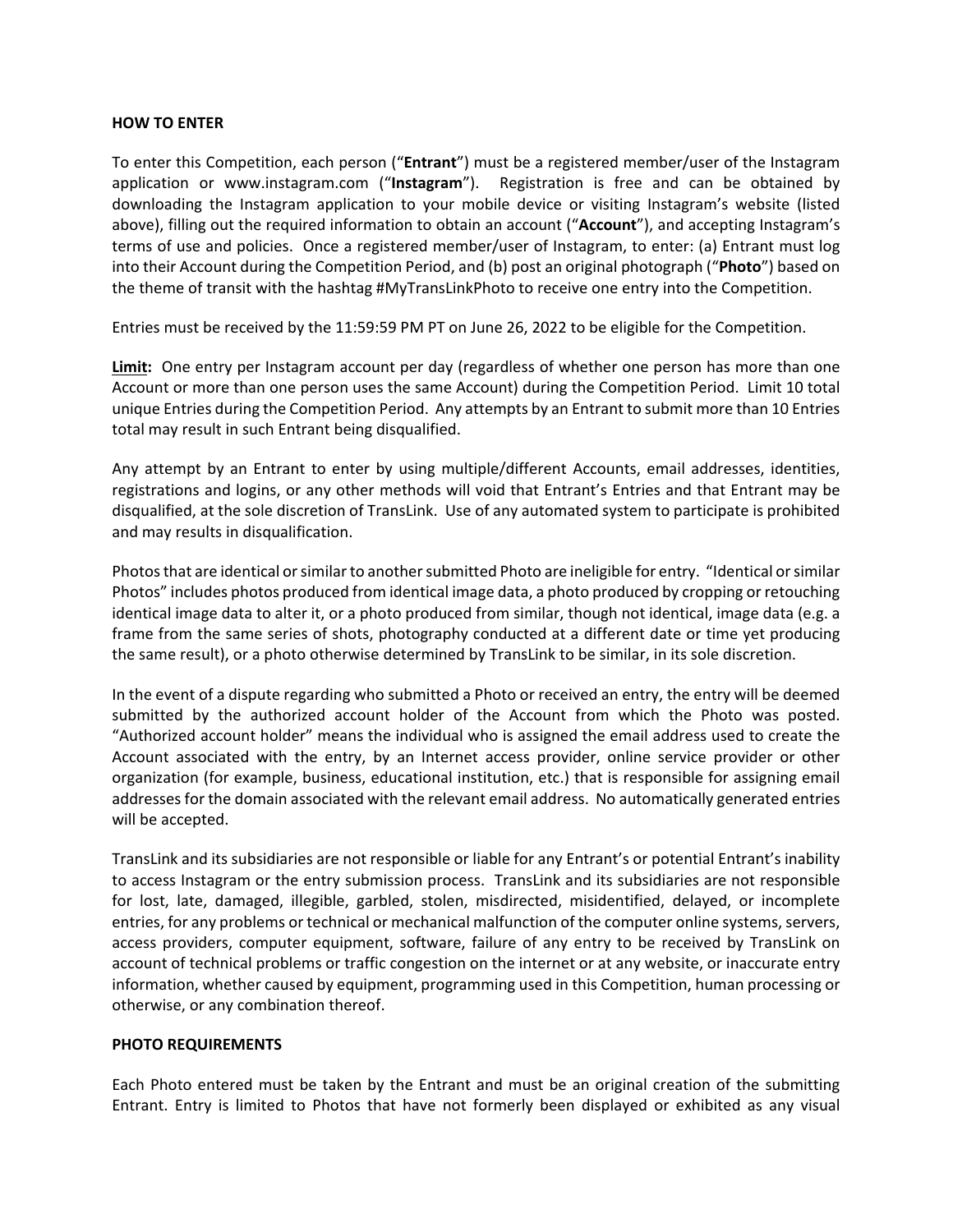medium (including advertising, stock photos, and on social networking service accounts, etc.) and for which the Entrant holds all applicable rights.

Photos that have won prizes in other competitions or that have been submitted to other competitions currently underway, including similar photos, are not eligible. Photos that are entered in other competitions after submission to this Competition will be regarded as having been submitted to other competitions currently underway.

Both colour and monochrome Photos will be accepted. Photos that have been retouched by using camera apps, photo editing apps, other software will be accepted, provided such retouched images can be replicated in the final printed images for use by TransLink. TransLink discourages retouching images as they may be hard to replicate in the final printed images.

The Photo must be under no restriction, contractual or otherwise, that will prevent TransLink's use of the Photo and each Photo must be free of any and all claims of third parties. Entrant acknowledges, agrees, represents and warrants that, nothing in the Photo infringes on any copyrights, confidential information, trade secrets or trademarks belonging to any person or entity other than the Entrant absent a suitable license, clearance or permission agreement (proof of which may be required upon submission), or violates any person's rights of privacy or publicity and that all necessary releases and permissions have been secured from any individual or entity with any rights in or to the Photo. Entrant agrees to indemnify and hold harmless each of TransLink, Instagram and any other organizations responsible for sponsoring, fulfilling, administering, advertising or promoting this Competition, and their respective parent, subsidiaries, and affiliates and each of their respective officers, directors, members, employees, agents and subcontractors (collectively, the "**Released Parties**"), from and against any and all claims, demands, damages, costs, liabilities and causes of action of whatsoever nature that are based upon or arise out of any breach by Entrant of these Competition Rules or the warranties and representations made by Entrant in these Competition Rules.

Modifying, enhancing or altering a third party's pre-existing work does not qualify as Entrant's original creation.

Entrants agree to and understand that the Photo will be made available to the public, including without limitation, on Poetry Cards and posting on the Internet. Whether or not the Photo is published on Poetry Cards or the Internet, TransLink makes no representation or warranty regarding the confidentiality of any Photo.

# **PHOTO LICENSE**

By submitting the Photo, the Entrant grants TransLink, for no additional compensation, a non-exclusive, royalty-free, worldwide, irrevocable, perpetual license to display the Photo on Poetry Cards and to publish, make available to the public, reproduce, edit, modify, exploit, make derivative works from or otherwise use the Photo or Poetry Cards on which the Photo is displayed throughout the world and by any and all means and in any and all media formats, whether now known or hereafter devised. In addition, Entrant warrants that any "moral rights" in the Photo have been waived and Entrant acknowledges and agrees that TransLink may use any ideas from any Photo or other submitted materials, whether or not Entrant has been given an award in connection with any such Photo or other materials. Entrant acknowledges and agrees that TransLink may share the Poetry Cards with BC Transit. Entrant agrees to release, defend, indemnify and hold harmless each of the Released Parties from all claims, demands, and causes of action of any nature whatsoever which Entrant or Entrant's heirs, representatives, executors,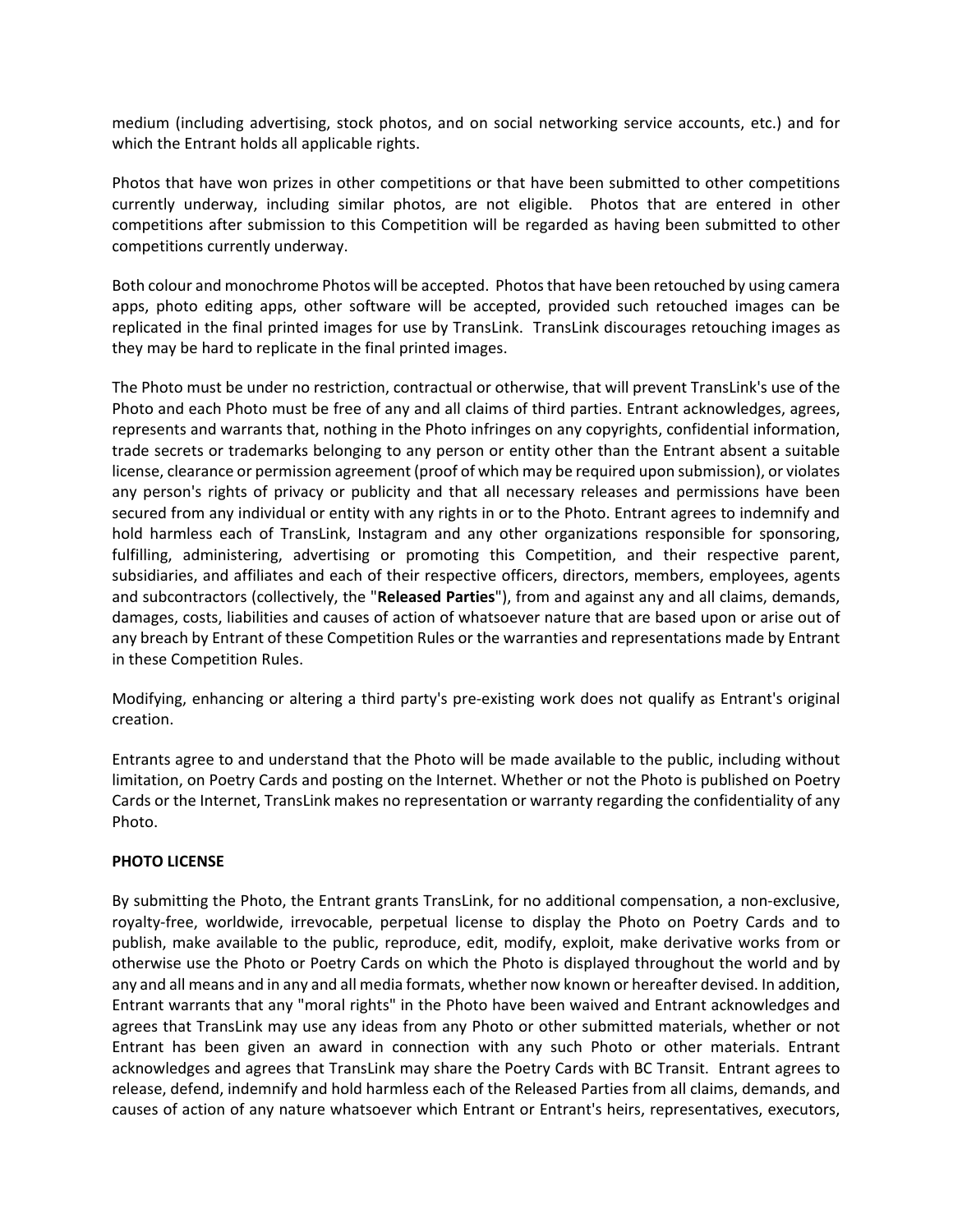administrators, or any other persons acting on Entrant's behalf or on behalf of Entrant's estate, have or may have by reason of: (i) TransLink's exercise of any rights granted by Entrant in this paragraph; (ii) claims based on violation of any right of publicity, rights of personality or any other rights, infringement of copyright or trademark, libel, slander, defamation, invasion of privacy, loss of earnings or potential earnings in connection with TransLink's use of the Photo and any portion thereof, or the likeness of any individual in the Photo.

Entrants are responsible for securing necessary permissions and licenses for any persons and/or materials contained in the Photo.

# **PHOTO CONTENT**

Photos submitted must comply with Instagram's Terms of Use and policies, including Instagram Community Guidelines. Photos must be suitable for presentation in public places and appropriate for a diverse audience, as determined by TransLink in its sole discretion. Photos must not:

- Violate or infringe another person's rights, including without limitation, privacy, publicity or intellectual property rights, or that constitute copyright infringement;
- Contain material that promotes racism, hatred or harm against any group or individual or promotes discrimination based on race, sex, religion, nationality, disability, sexual orientation or age;
- Contain or depict someone smoking or intoxicated;
- Display any commercial/corporate advertising other than that of TransLink;
- Contain indecent or unsafe behavior or situations, profanities or obscenities, including but not limited to use of firearms/weapons/ammunition, nudity, gambling, or pornography, or is otherwise inappropriate, indecent, profane, obscene, violent, hateful, tortuous, slanderous or libelous;
- Reference persons or organizations without their written permission other than that of TransLink;
- Disparage any persons or organizations;
- Include threats to any person, place, business, or group;
- Is unlawful, in violation of or contrary to all applicable federal, provincial, municipal, territorial or local laws and regulations;
- Contain anything that is determined to damage or diminish the goodwill of the Released Parties, as determined by such entities solely in their respective discretion.

Failure of any Photo to comply with the above "Photo Requirements" and "Photo Content," as determined by TransLink, in its sole discretion, may result in disqualification of Entrant. Without limitation, TransLink reserves the right in its sole discretion to disqualify any Entry that, in their sole opinion, refers, depicts or in any way reflects negatively upon TransLink, the Competition or any other person or entity, does not comply with these Competition Rules or if TransLink receives notification about any potential infringements or breaches of law or any other reason set forth herein. Entries shall not be acknowledged or returned.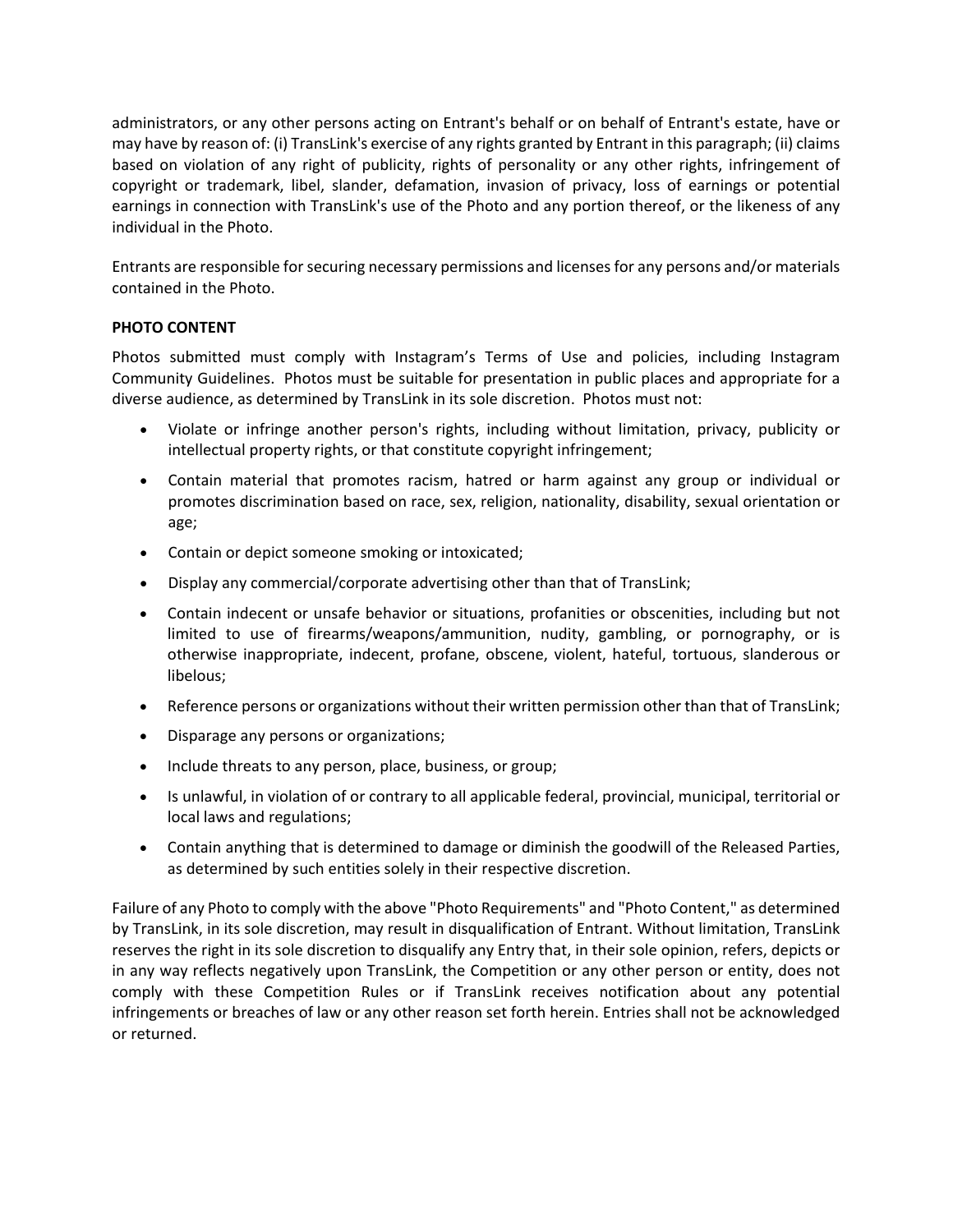## **SELECTION OF SEMI-FINALISTS**

On or about June 30, 2022, all Photos submitted during the Competition Period will undergo a first round of judging by a panel made up of TransLink staff. The panel will select up to 50 Photos from Entrants as semi-finalists in the Competition. TransLink will notify the selected semi-finalists by private Instagram message. Within 3 business days of receiving notification from TransLink, selected semi-finalists must send to TransLink by email a copy of their selected Photo in the following format:

- Minimum size: 1200x1200 pixels
- Minimum 150 dpi
- Image data file format: PSD, PNG or JPG
- Images must not contain watermarks

If a selected semi-finalist does not send to TransLink the selected Photo in the format required or within 3 business days of receiving notification from TransLink, such Photo may not be included in the final round of judging, as determined by TransLink in its sole discretion.

## **SELECTION OF FINALISTS**

On or about July 15, 2022, 10 Photos will be selected as finalists by a judging panel convened by TransLink. The judging panel will include at least one poet from the ABPBC, one visual arts professional and one TransLink staff member. The judging panel will select the 10 finalist Photos from among the photos submitted by email by the semi-finalists and will pair such Photos with poems to be displayed on Poetry Cards.

## **SELECTION OF WINNERS**

On or about July 15, 2022 TransLink will submit to the ABPBC the 10 Photos selected as finalists together with the proposed poetry pairing. ABPBC will in turn review the Photos with the poets whose work will be displayed on Poetry Cards, the book publishers and BC Transit. If a Photo is approved by the ABPBC following such review, the Entrant who submitted such Photo will be selected as a winner.

If a Photo is not approved as part of this review process by the ABPBC, the judging panel will select another Photo from among the photos submitted by email by the semi-finalists and submit such Photo to the ABPBC for review until a winning Photo has been selected. The selection process will be closed on the earlier of (a) the date 10 Photos have been selected as winners; and (b) July 25, 2022 (or such other date as TransLink may stipulate, in its sole discretion) ("Selection End Date"). If 10 Photos have not been approved through this process by the Selection End Date, only those Photos that have been approved by the close date will be selected as winners.

# **NOTIFICATION OF SELECTED WINNERS**

TransLink will notify the selected winners by email. Selected winners must respond to such notification within 3 business days in order to be eligible for their award. If a selected winner does not respond within 3 business days, they may be disqualified and if times allows, TransLink may select another winner following the judging procedure set out above.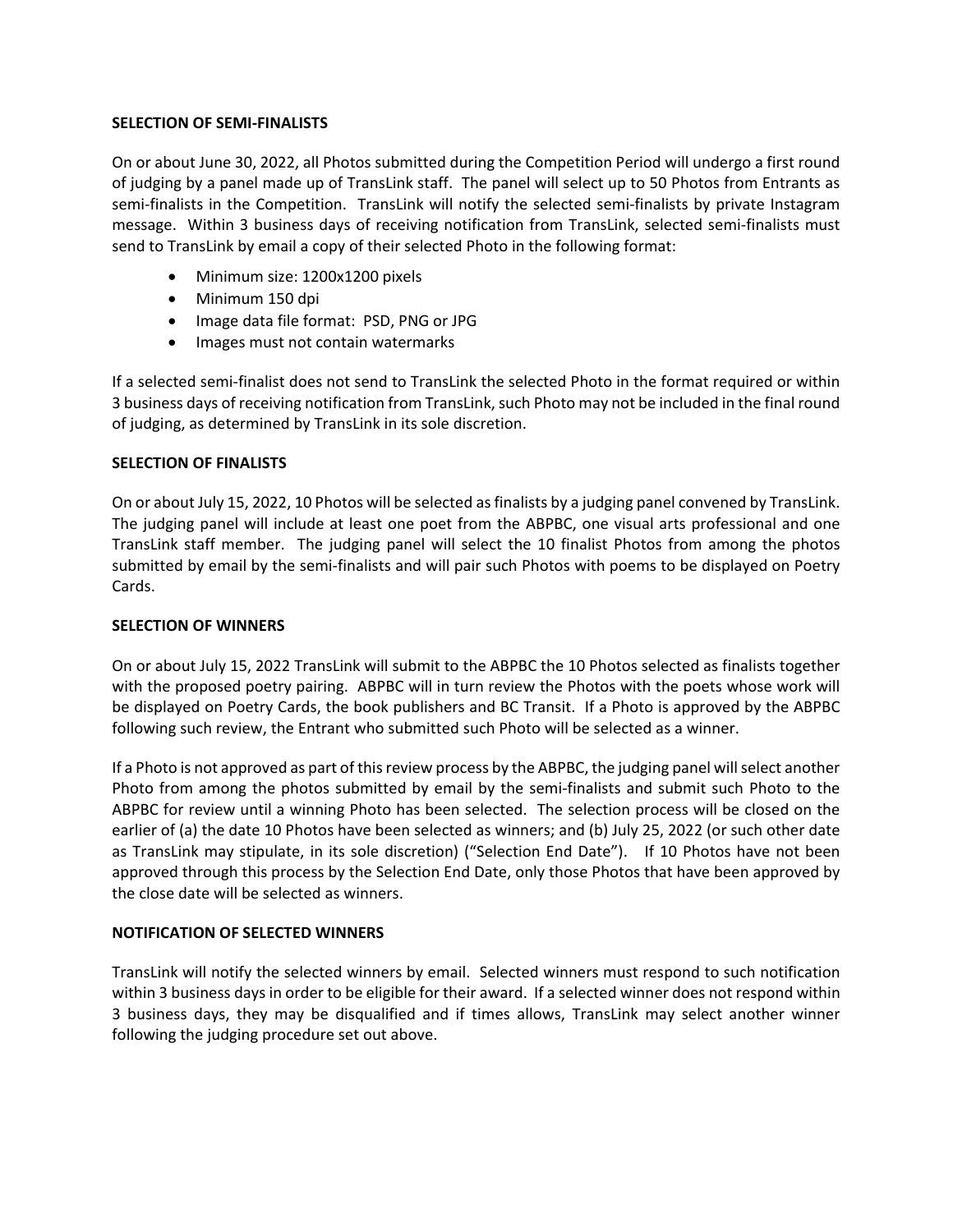# **AWARD**

Each winning Photo will be paired with poems selected for the 2022 Poetry in Transit display, and will be featured on Poetry Cards. The name of the winning Entrant will be included as a photo credit.

Each winning Entrant will be paid an honorarium in the amount of \$350.

To be declared a winner, the selected Entrant must:

- (a) Sign and return an agreement, in a form acceptable to TransLink in its sole discretion, confirming compliance with these Competition Rules, acceptance of the award as offered, the grant of the requisite license to use the Entrant's Photo, and acknowledging the non-responsibility of TransLink, ABPBC, BC Transit, Instagram and their respective employees, directors, officers, representatives and agents with respect to liability relating to (i) participation in the Competition or any related activity, and (ii) acceptance of the award or any component thereof, to the extent permitted by law; and
- (b) Consent to their name, city and likeness to be used in any promotional materials, advertising, news releases or photography as determined appropriate by TransLink for promotion.

If the selected winner fails to meet these conditions within 5 days of acknowledging his/her/their receipt of the notification of eligibility for the award, the award will be forfeited and, if time allows, another entrant may be selected from eligible entries from semi-finalists in TransLink's sole discretion until such time as an entrant satisfies the terms set out in these Competition Rules. Failure to comply with any other terms or condition of these Competition Rules may, at the sole discretion of TransLink, result in the winner's disqualification and the forfeiture of their interest in the award.

TransLink or TransLink's representative will contact the winners to coordinate the payment of the honorarium within 5 days once such winners have been successfully contacted and notified of the award and fulfilled the requirements set out in these Competition Rules.

# **GENERAL TERMS AND CONDITIONS**

The Competition will be run in accordance with these Competition Rules. Entrants must comply with these Competition Rules, and will be deemed to have received and understood these Competition Rules by submitting an entry in the Competition. Entrants must also comply with Instagram's terms of use and policies.

TransLink will not, under any circumstances, be responsible for, or liable to any entrant or any other person for:

- any erroneous lost, damaged, late, incomplete, misdirected, deleted, defective, or altered Competition entries, regardless of the cause, including, but not limited to, failure of Instagram;
- any failure for any reason whatsoever of the selected entrant to receive notification of their selection; any changes in email addresses after Competition entries are submitted; and